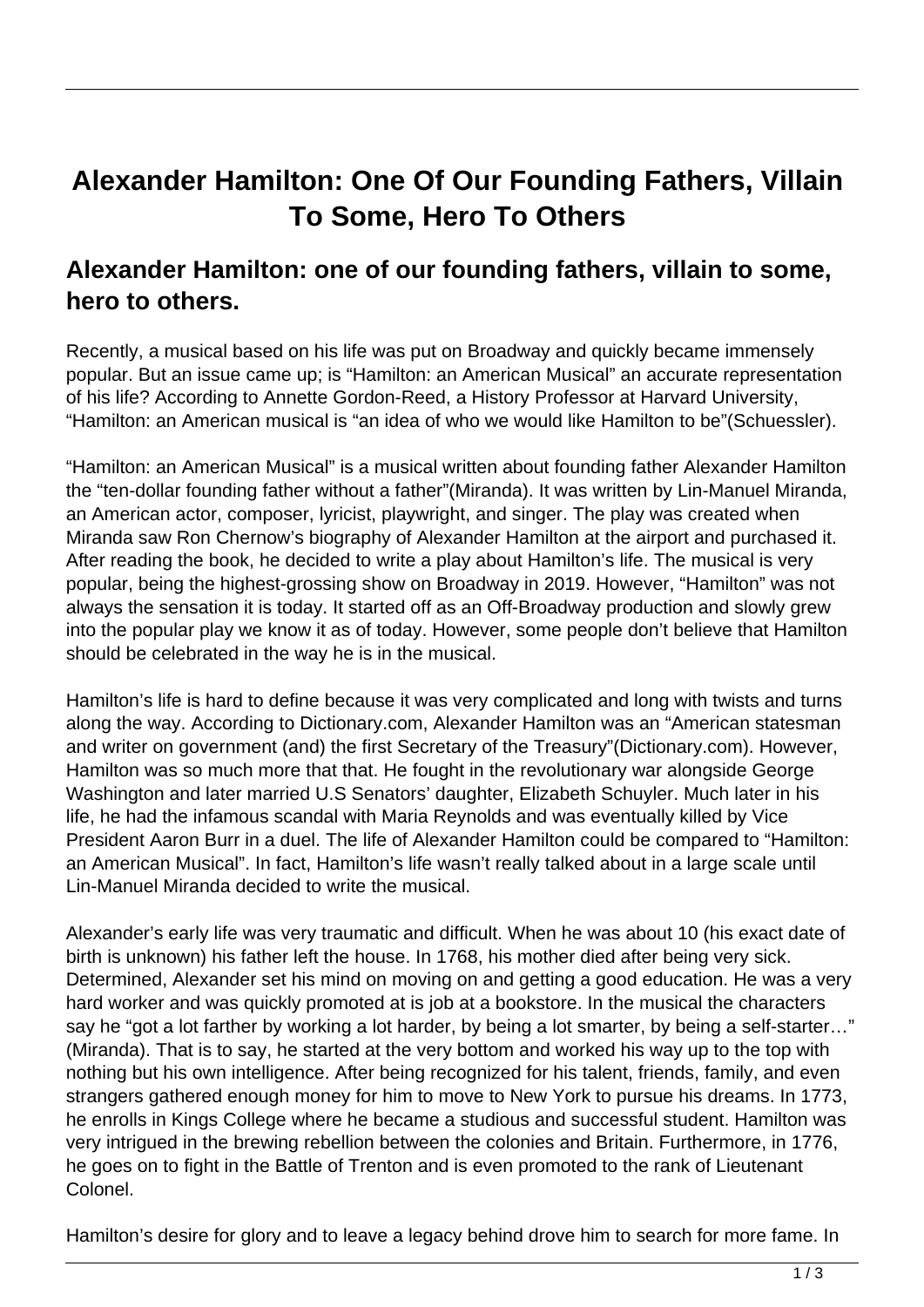1780 he meets Elizabeth "Eliza" Schuyler, who was a daughter of a wealthy general. In the same year, he decides to marry Eliza, furthering his connection to wealth and fame. In 1787, he was invited to join the constitutional convention as a representative from New York. While there, he made quite an impression by proposing a plan for the Bank of America which is based on the Bank of England.

In the musical, Hamilton is often described as never being satisfied and you can really see that in his life. According to Britanica, he continuously requests a higher position in the war, pressing "Washington for an active command in the field" (DeConde). Hamilton never felt fulfilled and was always searching for a way to improve himself. Impatient and keen on action, Hamilton snaps and gets in a duel with Charles Lee, who bad mouthed Washington. Finally, in 1781, the Revolutionary War ended with the Battle of Yorktown.After the revolutionary war is over, Hamilton returned to New York and was a lawyer for a couple years. Soon after, George Washington asked Alexander to be the first Secretary of Treasury.

Almost 9 years later, Eliza and her sister Angelica Schuyler (later Schuyler-Church) go to their father's house for their summer. That same summer, Hamilton has the infamous scandal with Maria Reynolds. This involved her husband James Reynolds finding out about their relationship and then blackmailing Alexander Hamilton with the information. Additionally, Aaron Burr also unseats Philip Schuyler (Alexander's Father-in-law) for the U.S senate. This is where the controversy between him and Hamilton begins. In 1797 George Washington resigns his presidency. Therefore, a new president had to be chosen and the person the people chose was John Adams. Soon after he gains power, Adams fires Alexander and makes him extraordinary mad. In 1797, with the hopes of protecting his legacy, Hamilton writes "The Reynolds Pamphlet" a handout talking about his scandal with the Reynolds. According to the History Channel, by writing the Reynolds Pamphlet, "Hamilton torpedoed his own presidential ambitions for good"(History Editors). Essentially, when he released the tell-tale brochure, he ruined any chance he had to be president.

In the election of 1800, Hamilton is asked to choose between Aaron Burr and Thomas Jefferson for president. Despite what the public thought, Hamilton voted for Jefferson, with the logic that Aaron Burr doesn't have any real beliefs. Burr, clearly was furious because he lost the election at the hands of one of his life-long friends. After a heated argument, the two men decided to have a duel. During the duel, Hamilton famously pointed his gun at the sky while Aaron Burr fired his weapon. Alexander Hamiton died on July 12, 1804. Presumably at the age of 47 from a gunshot wound. What some might not know is that he "left his wife and seven children heavily in debt"(DeConde). The fact that he left his family so heavily in debt might point towards the fact that he might not be as marvelous and the musical depicts him to be.

Generally speaking, It is difficult to translate 47 years of someone's life into a roughly two and a half hour play. However, according to Caitlin Weber who is an American history teacher at Rolling Hills Middle School, "Overall… the plot was quite accurate…" (Weber). Nevertheless, there are some details that Lin-Manuel Miranda either exaggerated or wrote out of the play. One of those details is that according to most sources Angelica Schuyler had no romantic relationship with Alexander Hamilton. To clarify, one of the driving points of the show is that both Eliza and Angelica love Hamilton but Eliza ends up marrying him. Angelica is supposedly haunted by her decision and forever regrets this. Whereas in documents she is stated to have eloped with her husband. That is to say, she married him without their parent's permission which strongly implies she never really loved Hamilton but instead loved another man.